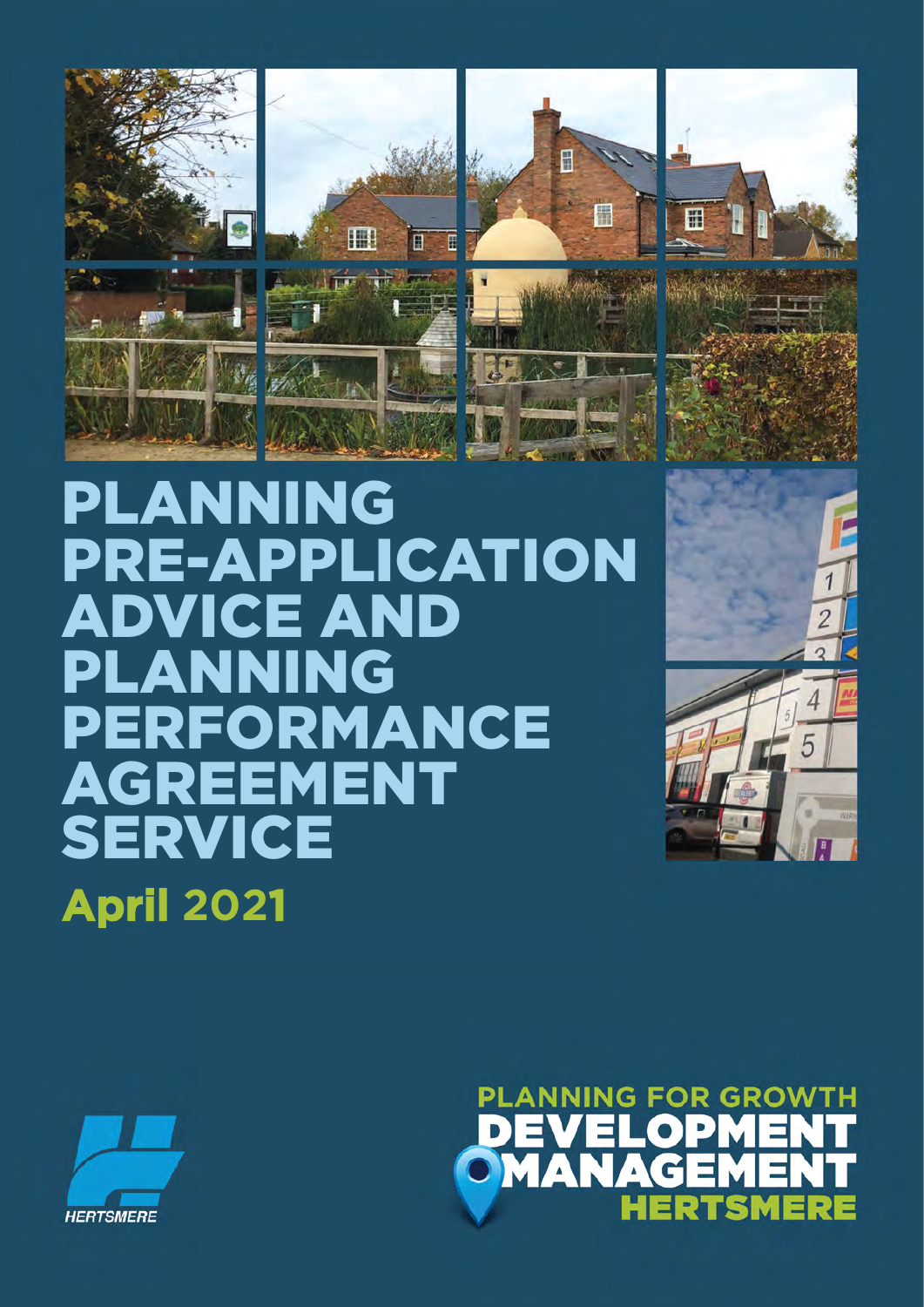### PLANNING PRE-APPLICATION ADVICE AND PLANNING PERFORMANCE AGREEMENT SERVICE



## **Introduction**

Hertsmere recognises the value and importance of preapplication discussions for the more effcient handling of subsequent applications. In particular, pre-application discussions are useful because they:

- $\mathcal{L}_{\mathcal{A}}$ provide an understanding how the council's policies (adopted and/or emerging) will be applied to a proposal;
- $\sim$ identify and seek to address potential issues and public concerns at an early stage;
- $\mathcal{L}_{\mathcal{A}}$ n encourage openness when we decide on planning applications, and allow us to process applications in a more timely way; and
- $\blacksquare$  ensure that proposals are in line with planning policies, and to secure high-quality sustainable development.

Submitting a planning application for a development proposal is not always straight forward and our advice and guidance aims to help you through the process and to achieve the best development for a site. We are committed to providing a preapplication service that gives applicants greater certainty as to any future proposals they may have.

The council has powers under the Local Government Act 2003 to charge for the discretionary services of pre-application advice. This guidance note provides details on the procedure and the level of charges.

## **Why should I apply for Preapplication Advice before submitting an application?**

The Council welcomes and encourages discussions in relation to development proposals in the Borough. We acknowledge the advantages of providing good quality advice to developers and their agents prior to the formal submission of a planning application in order to help speed up the development process and avoid unacceptable proposals.

The provision of advice on development schemes is time consuming and costly. In view of this and taking into account the increased number of requests for pre application meetings, the Council has formalised the procedures for handling preapplication advice and has introduced a fee. This will help the Council to sustain and improve the service provided. It will also ensure that the cost of providing advice does not fall as a general cost to the Council taxpayer.

We strongly recommend you seek pre-application advice from us before formally submitting an application although you are not required to do so. The Pre-application procedure provides the following benefts:

- Avoid costly mistakes and save time;
- **n** Understand planning policy requirements and constraints that apply to your site;
- $\blacksquare$  Identify potential problems early on and work to explore potential solutions; and
- $\blacksquare$  Receive advice about how to improve your development proposal.

We charge a fee for all pre application proposals under the provision of the Local Government Act 2003. These are set out in the table on the following page.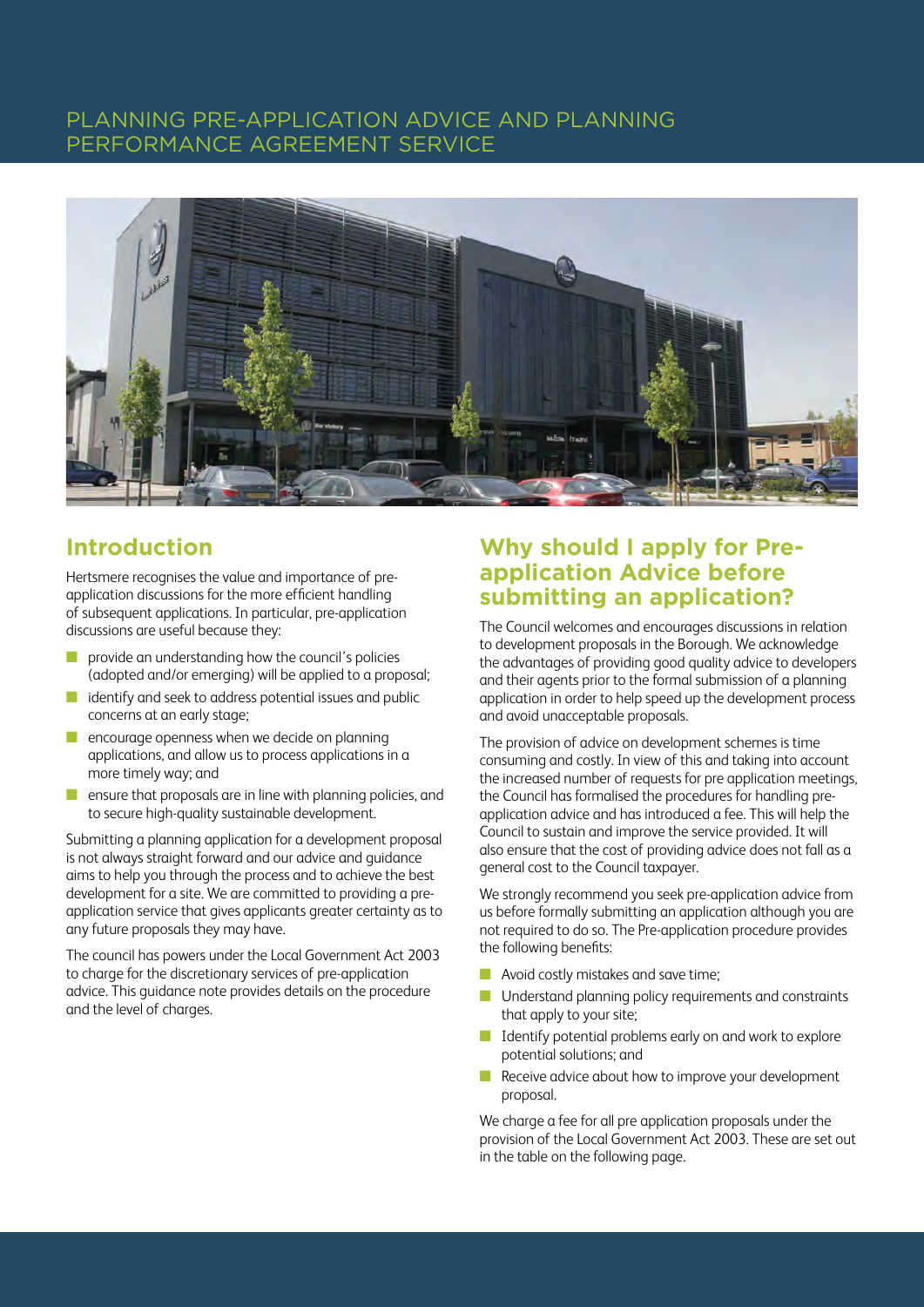

| Pre-application band categories                                                                                                                                                                                     | Cost                                                                     | <b>Additional Notes1</b>                                                                                                                                                                        |
|---------------------------------------------------------------------------------------------------------------------------------------------------------------------------------------------------------------------|--------------------------------------------------------------------------|-------------------------------------------------------------------------------------------------------------------------------------------------------------------------------------------------|
| <b>Category A</b><br>Large major development<br>• 100+ residential units <sup>2</sup> (gross);<br>• 10,000sq.m+ non-residential floorspace <sup>3</sup><br>(including change of use);<br>• Sites over 2.5 hectares. | £10,711.25+VAT<br>(£12,853.50)                                           | Up to a maximum of two meetings with officers, including one with Design/<br>Heritage advice as appropriate.<br>A third meeting for the purposes of discussing viability may be included (refer |
|                                                                                                                                                                                                                     |                                                                          | to Viability section).                                                                                                                                                                          |
|                                                                                                                                                                                                                     |                                                                          | Any additional meetings or advice charged at extra cost of £768.75 per meeting.                                                                                                                 |
| <b>Category B</b><br><b>Small major development</b>                                                                                                                                                                 | £7,380+VAT<br>(E8, 856)                                                  | Up to a maximum of two meetings with officers, including one with Design/<br>Heritage advice as appropriate.                                                                                    |
| • Between 10 and 99 residential units (gross)<br>or Sites over 0.5 hectares with residential<br>units proposed;                                                                                                     |                                                                          | A third meeting for the purposes of discussing viability can be included (refer to<br>Viability section).                                                                                       |
| • Between 1,000 and 9,999sq.m of non-<br>residential floorspace (including change of<br>use) or Sites between 1 and 2.49 hectares.                                                                                  |                                                                          | Any additional meetings or advice charged at extra cost of £768.65 per<br>meeting.                                                                                                              |
| <b>Category C</b><br>Minor development (1)                                                                                                                                                                          | £3,587.50+VAT<br>(E4, 305)                                               | Up to a maximum of two meetings with officers. Design/Heritage advice<br>provided in writing.                                                                                                   |
| • Between 5 and 9 residential units (gross);<br>• Between 500 and 999sq.m non-residential<br>floorspace (including change of use);<br>• Sites between 0.5 and 1 hectare <sup>4</sup> .                              |                                                                          | Any additional meetings or advice charged at extra cost of £358.75 per<br>meeting.                                                                                                              |
| <b>Category D</b>                                                                                                                                                                                                   | £1,537.50 + VAT<br>(E1, 845)                                             | One meeting with officers. Design/Heritage advice provided in writing.                                                                                                                          |
| Minor development (2)<br>• Between 2 and 4 residential units (gross);<br>• Up to 499sq.m non-residential floorspace<br>(including change of use);<br>• Sites less than 0.5 hectares.                                |                                                                          | Any additional meetings or advice charged at extra cost of £358.75 per<br>meeting.                                                                                                              |
| <b>Category E</b><br>Creation/construction of a Single dwelling<br>(self-contained residential unit)                                                                                                                | £400+VAT<br>(£480) without<br>meeting<br>£550+VAT<br>(£660) with meeting | Written advice only, unless an officer meeting is requested and paid for at the<br>outset.                                                                                                      |
| <b>Category F</b><br><b>Other</b>                                                                                                                                                                                   | £400+VAT<br>(£480) without<br>meeting                                    | Written advice only, unless an officer meeting is requested and paid for at the<br>outset.                                                                                                      |
| Including (but not limited to):<br>• Advertisement<br>• Telecomms                                                                                                                                                   | £550+VAT<br>$(E660)$ with meeting                                        |                                                                                                                                                                                                 |
| • Shop fronts<br>• Conditions                                                                                                                                                                                       |                                                                          |                                                                                                                                                                                                 |
| <b>Category G</b><br>Householder                                                                                                                                                                                    | £150+VAT<br>(£180) without<br>meeting<br>£250+VAT<br>(£300) with meeting | Written advice only, unless an officer meeting is requested and paid for at the<br>outset.                                                                                                      |
| (Including Lawful Development Certificates)                                                                                                                                                                         |                                                                          |                                                                                                                                                                                                 |
| <b>Category H</b><br><b>Standalone Heritage Advice</b>                                                                                                                                                              | <b>£TBA</b>                                                              | Cost and approach to advice to be confirmed upon request.                                                                                                                                       |

 <sup>1</sup>All meetings (plus third viability only meeting) must take place within 3 months of the original request. Meetings will be for not more than 90 minutes (Categories A-E) or 60 minutes (Categories F-G) and will take place in person or online during offce hours.

2 Self-contained residential units – for sale or rent (Use Class C3).

<sup>3</sup> Including non-self-contained residential units or shared living (e.g care homes).

4 Unless covered under Small major development for residential units.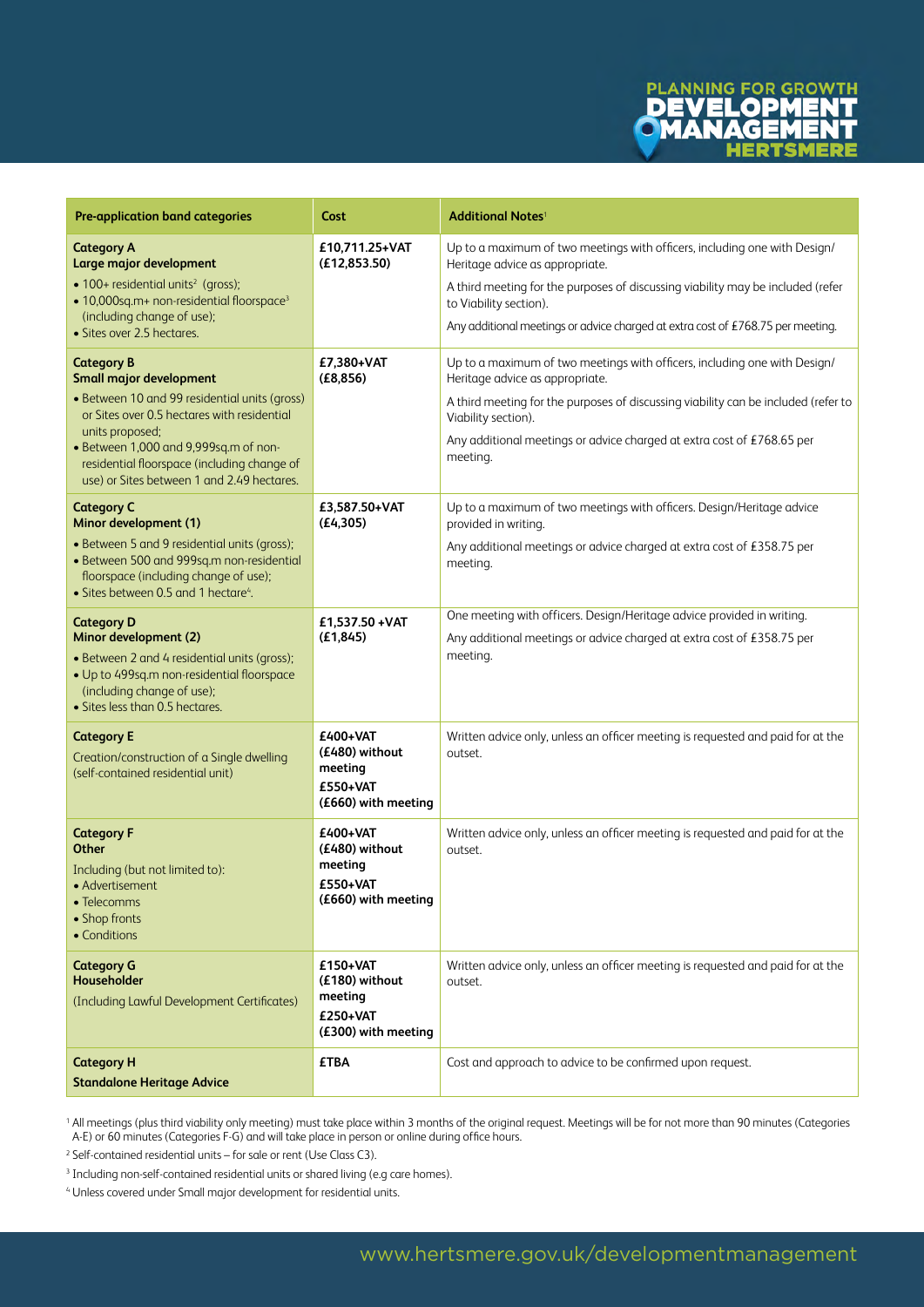## **How to make a request for pre-application advice in categories A to G**

You will need to fll in a Pre-application Advice Application Form and attach the applicable fee and information listed in the form (where applicable/relevant to your proposal). Your submission should be made electronically. This information is required to assist the Council to assess the proposal and be in a position to provide helpful advice at the meeting. This includes:

- **COL** Site Location Plan with site edged red to a scale of 1:1250 or 1:2500;
- $\blacksquare$  Written summary of proposal;
- **n** Information on existing use of land and or buildings;
- Existing and proposed drawings;
- $\blacksquare$  Floor area details (If site is located in the Green Belt, details of footprint and volume should be provided);
- $\mathcal{L}_{\mathcal{A}}$ Photographs of the site and neighbouring land / street scene;
- $\blacksquare$  Site history details;
- **n** Design and access statement;
- **n** Environmental Impact Assessment (if required);
- **n** Heritage Statement (Development which affects Listed Buildings, buildings of local importance and Conservation Area);
- $\Box$  Site survey;
- **n** Tree survey and or Arboriculture Impact Assessment;
- **n** Draft Viability Assessment; and
- $\blacksquare$  Ecological survey.

An officer will then undertake a preliminary assessment of the proposal and may visit the site if necessary. Advice may also be sought from internal or external consultees if considered necessary and expedient

As per categories A to D or where specifcally requested, the offcer will then contact you to arrange a meeting which will be informal and without prejudice. The scope of the discussion may extend to:

- **COL** n Information on current/emerging Local Plan, Supplementary Planning Documents and other advice;
- $\blacksquare$  Any relevant planning history;
- **n** CIL/Section 106 or unilateral undertaking requirements and expectations;
- $\blacksquare$  Information on what detail should accompany the application; and
- Afterwards the officer will provide a brief written response summarising the main points of the discussion.

## **Urban Design/Heritage Advice**

The Council seeks design and heritage advice externally through a Service Level Agreement. This advice is included as part of the overall fee for Categories A-D, but for all other categories, such advice will be sought and charged for separately. This will be agreed prior to validation of the preapplication request.

# **Viability Assessments**

We encourage discussions on viability assessments at an early stage in the process. Where a draft viability assessment is available, we will allow for an extra meeting (within Categories A and B), subject to the information being provided 10 working days in advance of any meeting and a cost undertaking for our consultant to review the draft assessment and provide initial comments. The consultation may attend this meeting where necessary at the cost of the pre-applicant.

## **Pre-application Service Standards**

In order to sustain a high level of effectiveness and consistency in professional advice that we give to our customers we have adopted a number of customer service standards as follows:

 $\blacksquare$  We will contact you within 5 working days (10 working days for Cat. A and B schemes) to discuss the arrangements for the pre-application and arrange meetings, advice as appropriate;

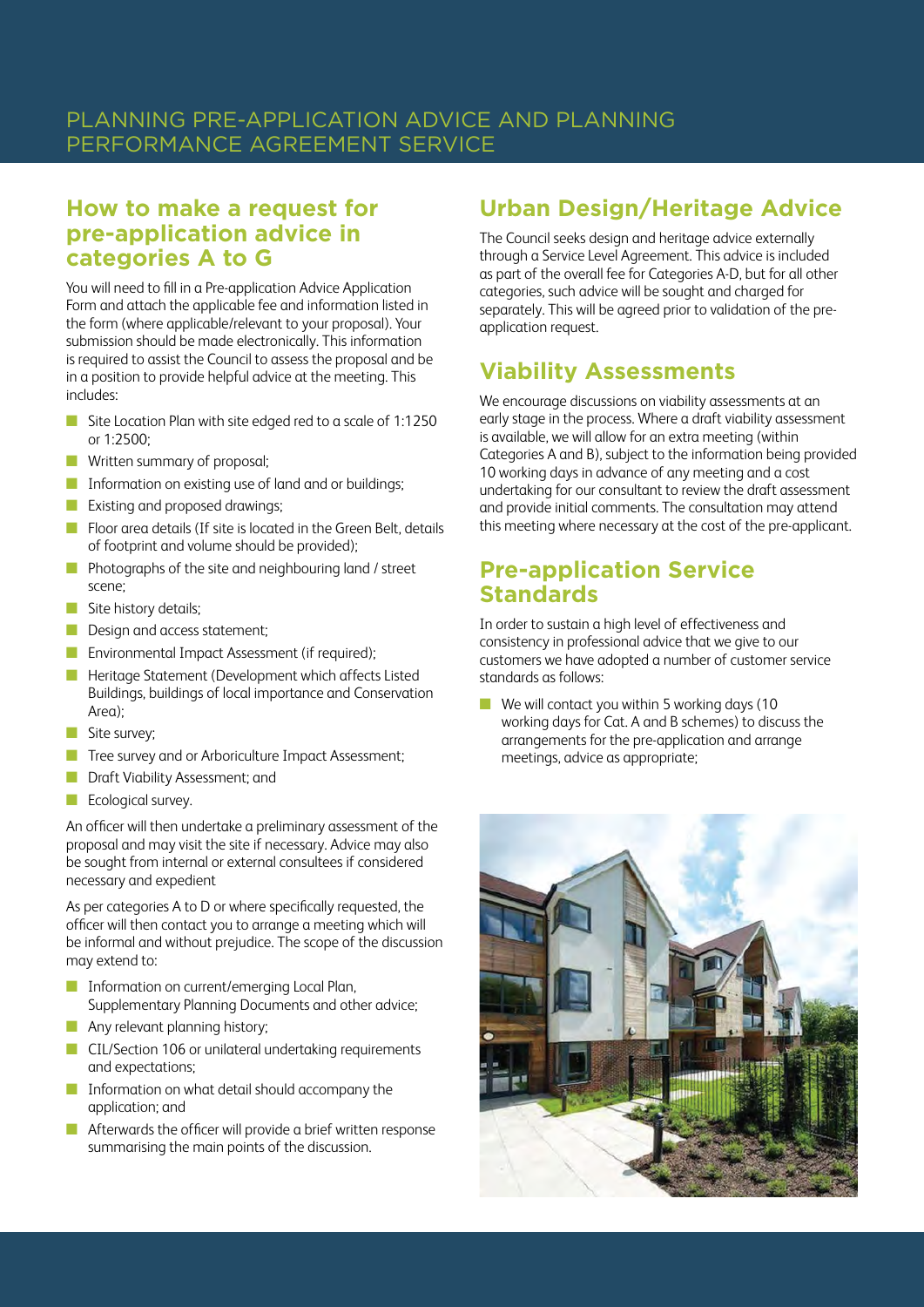



- $\blacksquare$  We will only attend a site meeting when considered necessary – e.g. for unusual site specifc issues such as topography, this maximises our available time with all our customers;
- $\blacksquare$  The pre-application fee covers one meeting (up to 90 minutes). Any additional and/or follow-up meetings will be charged an additional fee as set out in the charging schedule;
- $\blacksquare$  In order to meet these deadlines applicants/agents must provide relevant plans and supporting information;
- $\blacksquare$  Site layout plans at an adequate scale will assist in our consideration of any scheme;
- n Offcers will produce a summary of the advice given at the pre-application meeting to make an adequate record of any discussions they may have with the applicant and/ or their agent;
- $\blacksquare$  The fees in this schedule only covers the services of the Planning Team, you may need advice or services from other departments or organisations and would need to consult these separately. They may charge their own fees;
- **N** We will record our major application advice on our database for record and training purposes; and
- We commit to providing a full written response to all requests within 25 working days of the final meeting (unless where an extension is agreed for projects within Category A and B).
- $\sim 10$ Where a meeting is not requested, a full written response shall be provided within 25 working days of the initial request.

Please note that all additional and follow-up meetings must be within 3 months of the original request. Any further request after 3 months will be treated as a new pre-application request and a new fee required.

## **Planning Performance Agreements**

Planning Performance Agreements (PPA) allow a more bespoke project management approach to be taken to engagement, negotiation and determination of planning applications and is focussed on the quality of the outcome rather than the speed of decision. As such, this process is managed outside of the normal statutory timeframes.

Planning Performance Agreements are essentially a project management process and tool to improve the quality of major planning applications and to provide greater certainty and transparency in the development of major schemes, in the assessment of the planning applications and in the decision making process.

We believe the use of the Planning Performance Agreements in Hertsmere enables the best outcomes for everyone and we strongly encourage their use. Why we encourage the use of PPAs because they:

- Provide a corporate view of proposals;
- $\blacksquare$  Promote collaborative working:
- Build trust;
- $\blacksquare$  Foster strong and productive partnerships;
- Deliver an improved customer service;
- Agree alternative timescales to the statutory of  $13/16$ week time constraints;
- $\blacksquare$  Create bespoke programming and appropriate resourcing of the processes;
- Provide greater certainty through Member involvement;
- Reduce likelihood of refusals and lengthy appeals;
- Deliver better quality developments.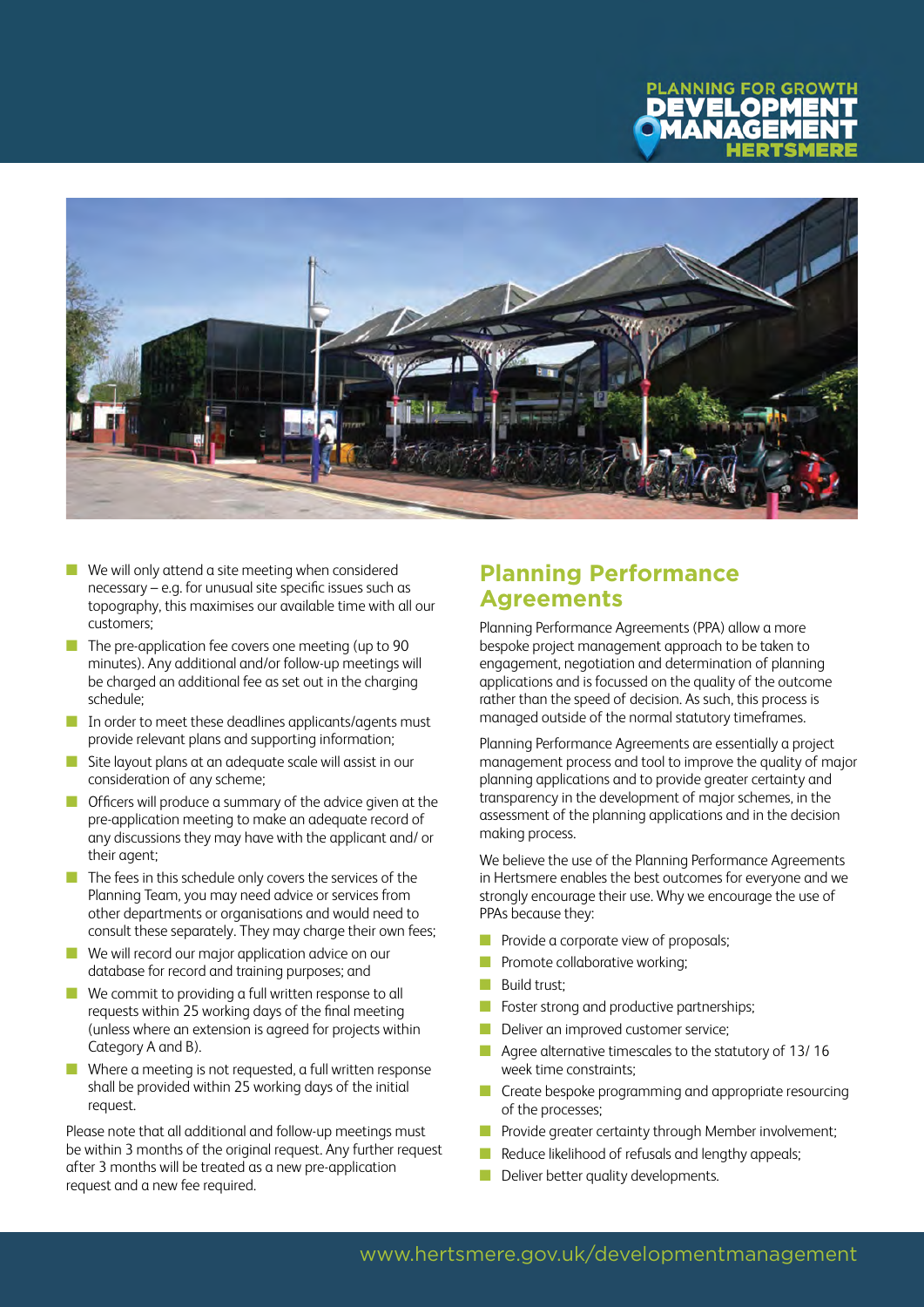## PLANNING PRE-APPLICATION ADVICE AND PLANNING PERFORMANCE AGREEMENT SERVICE



Where a planning application for a major development proposal is submitted without a Planning Performance Agreement, it will be determined without the lengthy dialogue that normally takes place on such schemes.

While a Planning Performance Agreement will help ensure a major application is processed to an agreed timetable with meetings to help overcome issues that arise during the application process; the signing of a Planning Performance Agreement between the applicant and the local planning authority does not prejudice the outcome of a planning application nor does it give a guarantee of planning permission.

Planning Performance Agreements are a bespoke service and the cost of this service will be discussed on an individual basis tailored to the specifc requirements of the application and the parties entering into the agreement. However, if the agreement covers pre-application advice it will never be lower than the initial cost of that service.

### **Limitations and important points to be aware of before applying for pre-application advice**

We will make every effort to ensure that the advice given in the pre-application process is as accurate as possible. However any advice given by council offcers for pre-application enquiries does not constitute a formal response or decision of the council with regard to any future planning applications and, whilst it may be a material consideration, cannot be held to bind the council in its validation or formal determination of a subsequent application.

If an application is subsequently submitted which fails to take on board advice given by offcers, then the council may refuse it without further discussion with the applicant or their agent.

If the applicant or agent wishes the application to be determined as submitted, the council will consider the application without amendments and without further discussion with the applicant or their agent. This may result in refusal of permission.

There is a possibility that, under the Environmental Information Regulations 2000 and/or the Freedom of Information Act 2000, the council will be asked by third parties to provide information regarding enquiries for pre-application advice and copies of any advice provided or correspondence entered into.

It will be for the council to decide whether information can be withheld in the event of a request being made under the Environmental Information Regulations or Freedom of Information Act. Generally, requests for disclosure relating to planning matters will fall within the scope of the Environmental Information Regulations. The starting point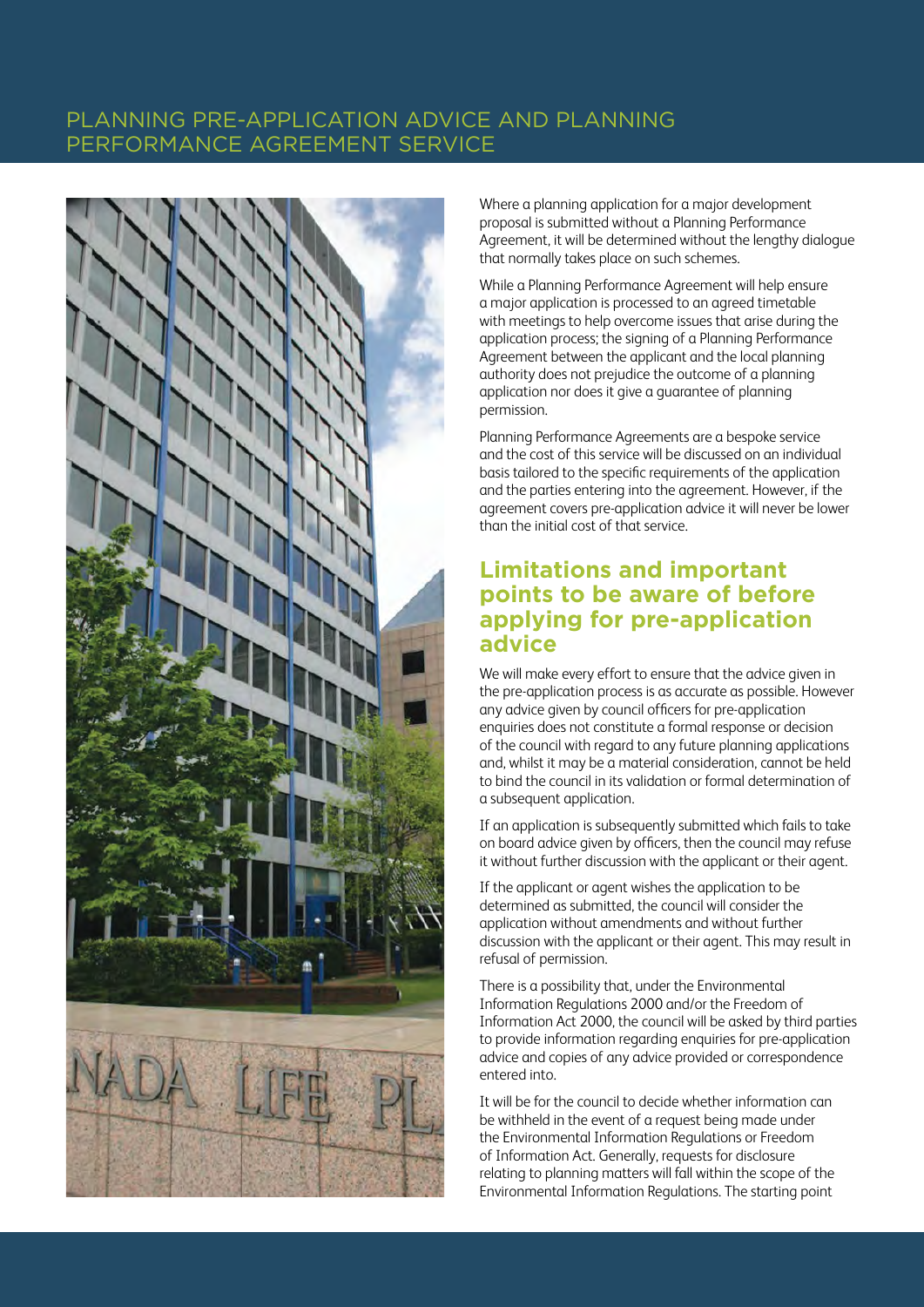



under the Regulations is that information which is held should be made available on request.

Information that is disclosed under the Regulations becomes publicly available. There are only a limited number of circumstances in which information can be withheld when it has been asked for. In many cases these exceptions are not absolute but require the council to carry out a balancing process. The balancing process requires the council to consider factors such as the nature of the information in question and how old it is, and what sort of harm could be caused, and to whom or to what, if the information were to be disclosed to a third party.

Applicants must therefore be aware when submitting material in connection with pre-application advice requests that the council may have to make that information publicly available at a later date.

The council expects applicants pro-actively to identify any information that they consider to be sensitive or confdential for other reasons when submitting a request for preapplication advice. Applicants should say clearly why the particular information is considered to be confdential or sensitive.

## **Form download**

The Pre-Application Stage Planning Performance Agreement application form can be downloaded at:

**https://www.hertsmere.gov.uk/preapp**